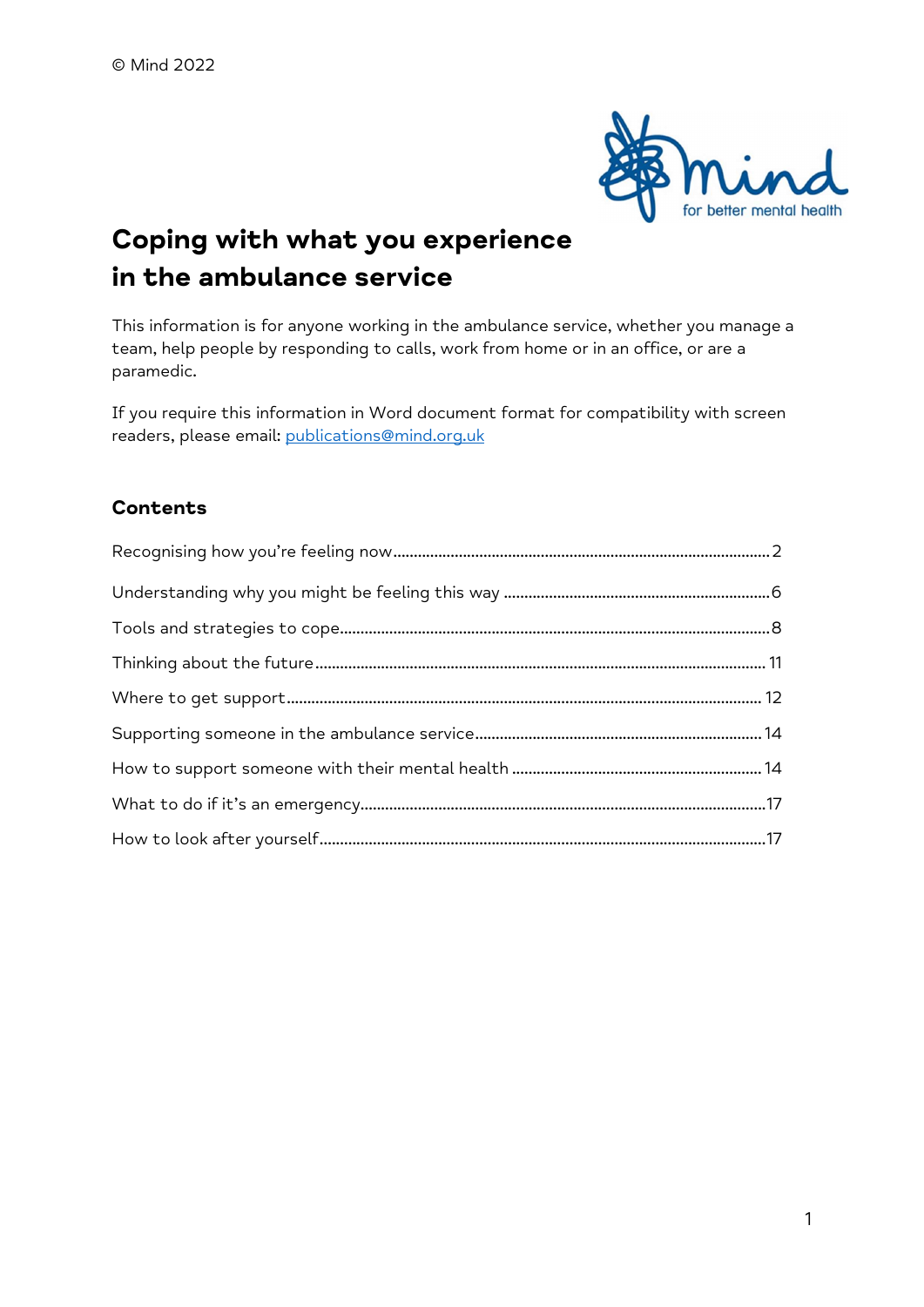As a member of the ambulance service, you deal with a lot. And the things you experience on a daily basis can have an enormous impact on your mental health.

The pandemic may have made your job even harder. And even though a lot of society has gone back to the way it was before, you might still be dealing with feelings and experiences you had during coronavirus (covid-19).

This information might help you to make sense of the things you see and experience in the ambulance service. It's not a replacement for mental health treatment and support. But it may give you some tools to help you understand how you're feeling, and some tips on how to cope with these feelings.

# Recognising how you're feeling

We experience many different feelings every day. Feelings can help guide us in how to respond to the situations we find ourselves in. But often, we can't give a name to every feeling we're having, when we have it.

Because of the job you do, you might have been dealing with lots of things you've found difficult, and not had the time to think about them properly. This might be especially true of things which happened during coronavirus. You might be having feelings now, as a result of something that happened a while ago.

Identifying some of the feelings you're having now might help you to understand what could have caused them. And once you know the causes, you might feel better prepared for how to deal with these feelings.

## How do I start to recognise how I'm feeling?

Recognising how you're feeling might help you to understand why you reacted the way you did to certain situations in the past. For example, you might have had a sleepless night, and not associated it with the stressful calls you'd taken that day. Maybe you had an argument with someone you care about, without really knowing why.

Putting your feelings into words could help you to understand the emotions you're having. There are different ways you can do this, and everyone's preferences will be different. Here are some suggestions:

- **Write it down.** Some people find that writing about the things they're feeling, or keeping a diary, can be helpful. If you don't want to write about it, you could try other creative ways to express how you're feeling, like drawing or painting.
- Say it out loud. Some people find that talking about what they're going through, or what's happened in their day, can help them to recognise how they feel about what's happened. You don't have to do this with another person. You could try it at home on your own.
- **Practise mindfulness.** Mindfulness is a technique which involves making a special effort to notice what's happening in the present moment (in your mind, body and surroundings), without judging anything. Mindfulness can help you to notice the negative and positive feelings you're having.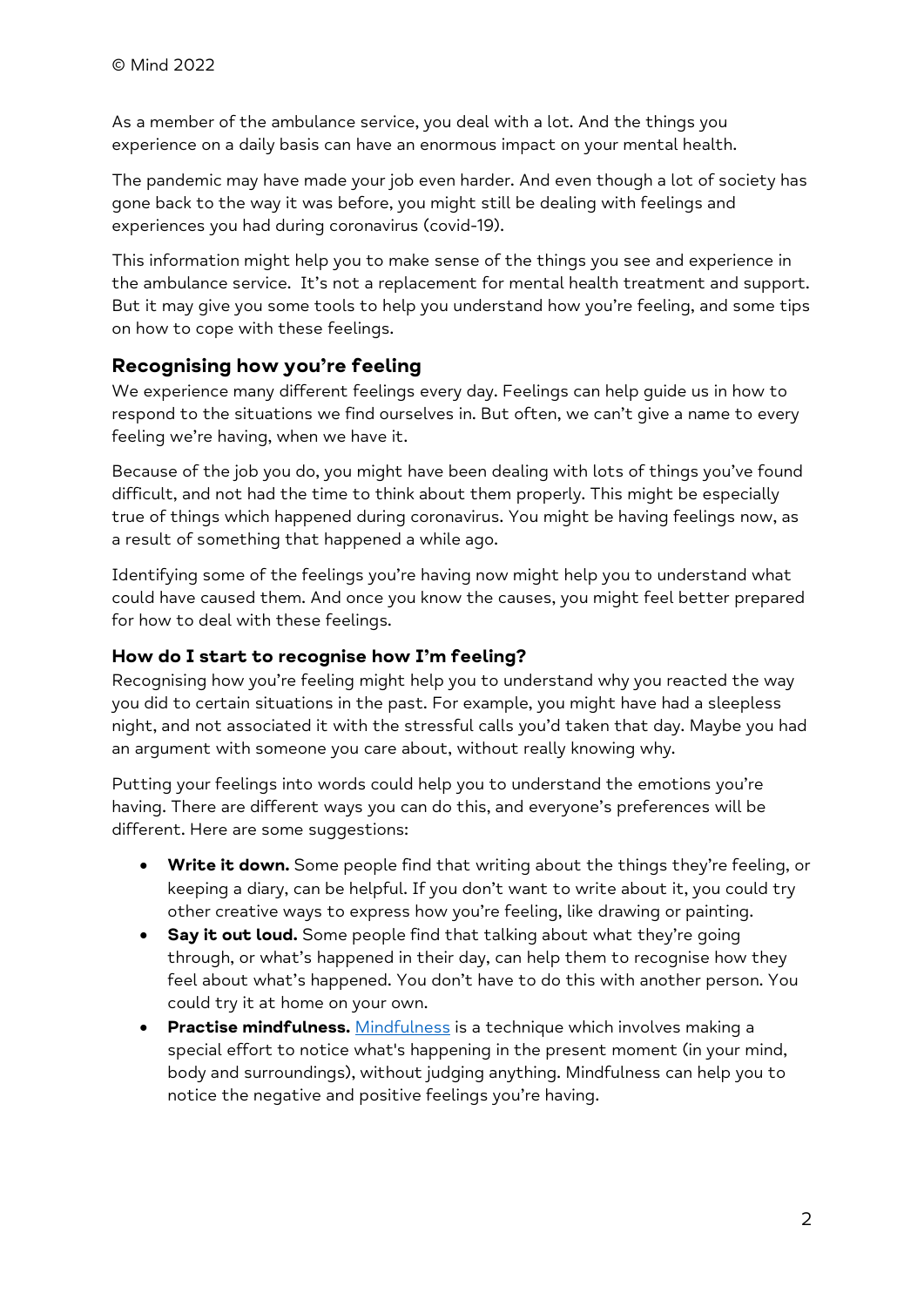"You try and compartmentalise everything you do – you go to nasty jobs and you try and leave it behind. But you've got your own stresses on top of that, your own mental health – it makes the job extremely hard." – David, paramedic

Below are some of the things members of the ambulance service have told us they've been through in their roles. You might be experiencing some of these, and may also be having feelings which aren't listed here.

#### Stress

When we say things like "this is stressful" or "I'm stressed", we might mean:

- Situations or events that put pressure on us. These are times where we have lots to do and think about, or don't have much control over what happens. For example, going to lots of patients who are very unwell and need urgent care.
- Our reaction to being placed under pressure. These are the feelings we get when we have demands placed on us that we find difficult to cope with. For example, feeling worried about how you'll manage to reach patients on time when you're so busy.

If you're experiencing stress, you might feel:

- Irritable, aggressive, impatient or wound up
- Over-burdened
- Anxious, nervous or afraid
- Like your thoughts are racing and you can't switch off
- Unable to enjoy yourself
- Depressed
- Uninterested in life
- Like you've lost your sense of humour
- A sense of dread
- Worried about your health
- Neglected or lonely

#### Anxiety

Anxiety is what we feel when we're worried, tense or afraid, particularly about things that are about to happen, or which we think could happen in the future.

Anxiety can affect:

- **Our bodies** feeling sick, restless, or like your heart is racing.
- Our minds feeling tense or nervous, or like the worst is about to happen.
- Our daily lives it might feel harder to enjoy your free time, and it can affect things like your relationships and work

## Moral injury

Moral injury describes a set of feelings you might have if you've had to do things, or see things, which go against your values and beliefs.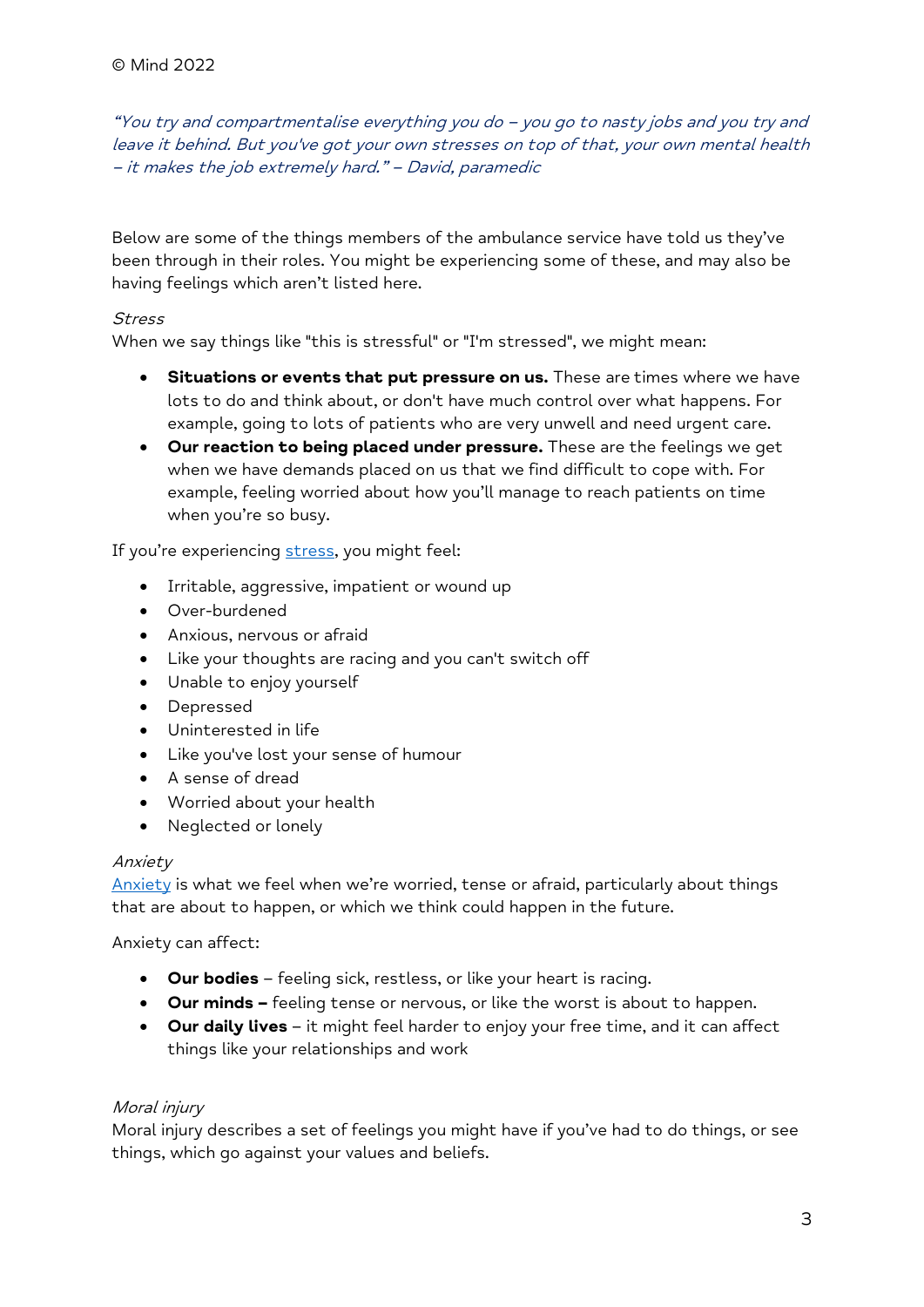During the pandemic, you might have been forced to make some difficult decisions around supporting patients. For example, you might have had to care for one patient, while knowing there were other patients who also needed your help. This might have made you feel conflicted, or like you could have done more.

If you're experiencing moral injury, you might feel:

- **•** Guilty
- Ashamed
- Angry
- Disgusted
- Conflicted

"I'd often find myself just sat there, not really doing anything but thinking about the job, and thinking about whether there was anything else I could have done." – Dan, ambulance service

## Compassion fatigue

When you're repeatedly looking after people in distressing or difficult circumstances, this can leave you feeling physically and mentally exhausted. You can end up feeling like you don't care about people as much as you used to. This is sometimes known as compassion fatigue.

Compassion fatigue might make you feel:

- Angry or irritable
- Like you're enjoying your job less
- Less confident about making decisions at work
- Less motivated to do your job

#### Trauma

Going through very stressful, frightening or distressing events is sometimes called trauma. Everyone has a different reaction to trauma. You might notice the effects quickly. Or you might not notice them until a long time afterwards.

A traumatic event can make you feel:

- **•** Frightened
- Under threat
- Humiliated
- Rejected
- Abandoned
- **•** Invalidated
- Unsafe
- Unsupported
- Trapped
- Ashamed
- Powerless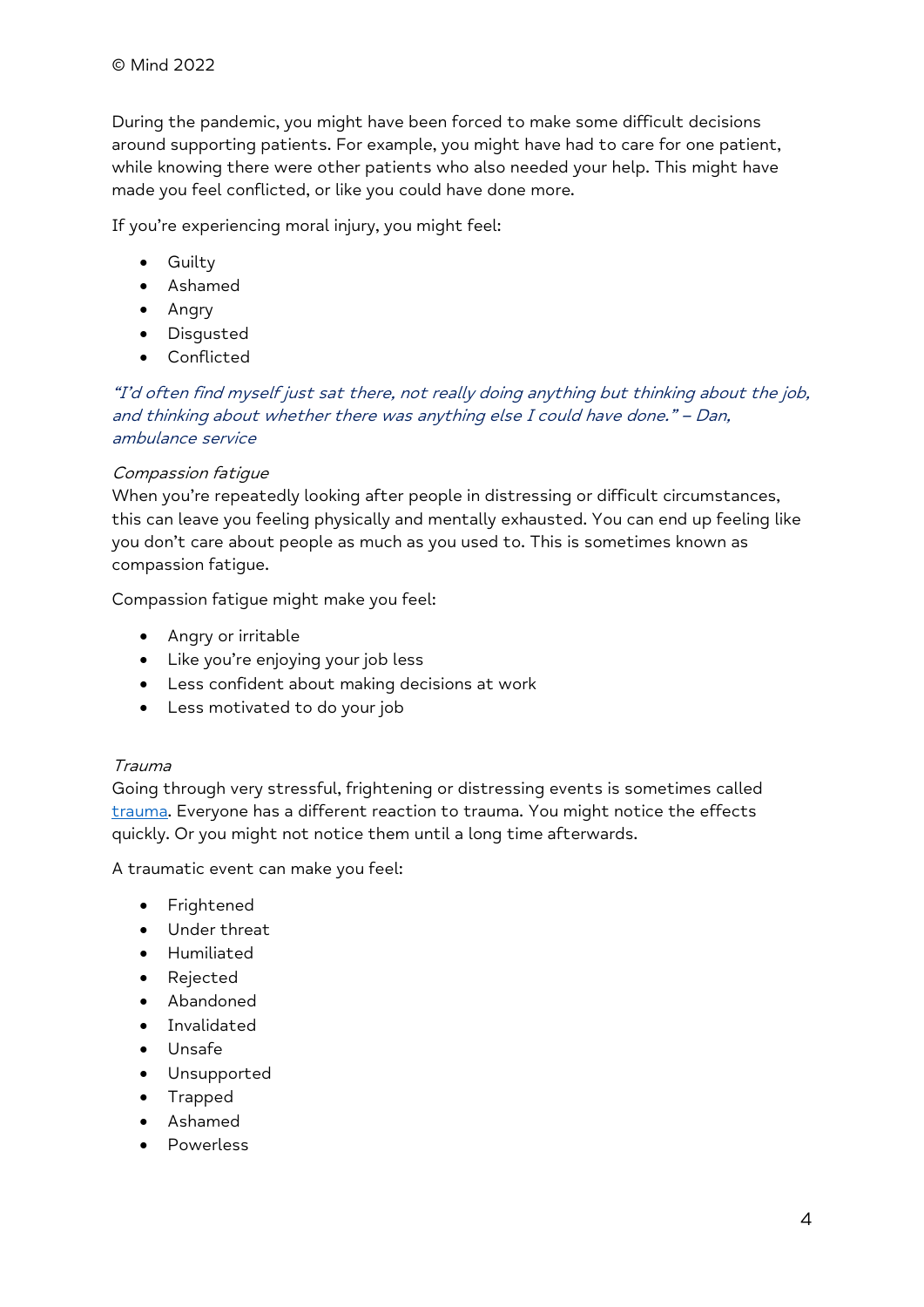Post-traumatic stress disorder (PTSD) is a mental health problem you may develop after experiencing traumatic events. Emergency services staff and volunteers are routinely exposed to distressing and traumatic incidents, as well as having demanding workload pressures. As a result, they're more at risk of developing PTSD than the general population.

We have more information on PTSD, including the causes, some of the symptoms you might experience, and the support you could get.

"It is very difficult to predict what will come on the line when you hear the beep, and during a block of three days I was unfortunate to have a slew of traumatic calls." – Daniel, emergency medical dispatcher

#### Fatigue and burnout

Fatigue and burnout are more than feelings of being tired. Burnout can happen if you're constantly under lots of pressure from work. It can make you feel:

- Exhausted, like you're drained of energy
- Like you enjoy your job less, or don't feel motivated to do it anymore
- Like you're not doing your job as well as you used to

#### Burnout as a paramedic

"You bury your feelings deep, and sometimes you have to do that to deal with the job. You just carry on regardless, and it reaches a critical point where your brain and your body say "no more". Something has to give, and it's always the person, it's never the job." Read David's story

#### **Guilt**

Lots of people in the ambulance service were under extra pressure during the pandemic, and many still are now. If you're struggling and feel like you need a break, it's important to speak up.

But you might be feeling guilty about asking for extra support, especially when you know so many of your colleagues are struggling too. You might also feel worried about letting down the public. Try to remember that your wellbeing is just as important as the people you support. We have more information about where to get support.

#### Anger

You might have found yourself feeling angrier during coronavirus. For example, you might have felt angry with people who broke lockdown rules when you were working so hard. You might have felt angry with loved ones or the general public if they denied that coronavirus exists.

This may have felt even harder when you had to treat patients who didn't follow the rules. It might have left you feeling demotivated, or like you were enjoying your work less.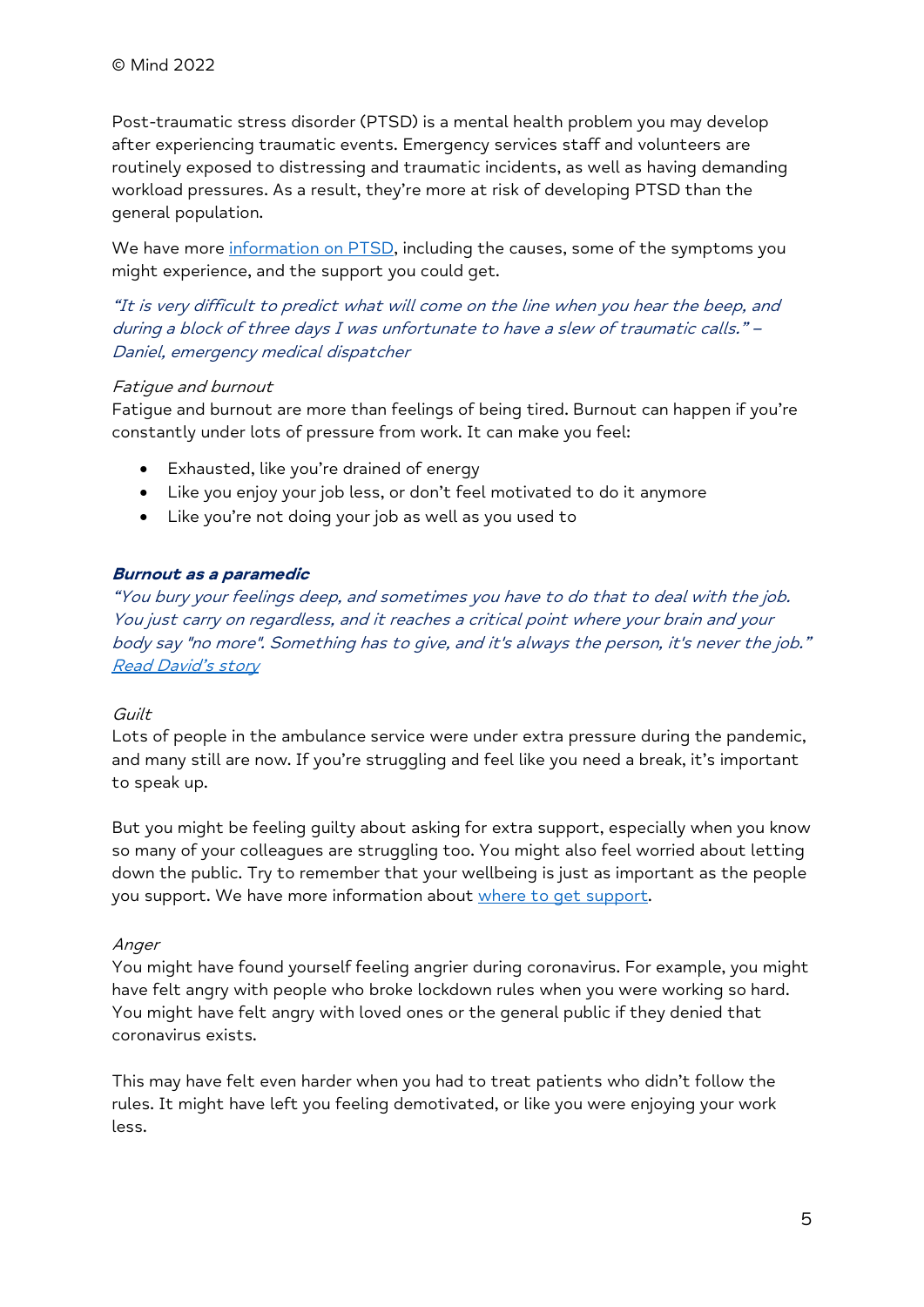## Dissociation

Some people find it hard to identify how they're feeling, especially if they've been through something traumatic. This is sometimes known as dissociation.

If you dissociate, you may feel disconnected from yourself and the world around you. For example, you may feel detached from your body or feel as though the world around you is unreal. Dissociation is one way the mind copes with too much stress, such as during a traumatic event.

We have more information on dissociation, including tips on how to take care of yourself when you dissociate.

# Understanding why you might be feeling this way

Once you understand what it is you're feeling, you can start to think about what could have caused some of these feelings. This might make you feel better prepared for how to deal with them.

Some of the things below might be contributing to how you're feeling. You might also have had experiences which aren't included here.

# Dealing with traumatic incidents

- Being in the ambulance service might mean you're involved with traumatic incidents in your role. Trauma affects people differently, but there are some common mental health effects of trauma which you might experience.
- Hearing stories from colleagues can also feel traumatic, even if you weren't there yourself.
- Dealing with people who may be physically or verbally abusive can be traumatic.
- During the pandemic, you may have cared for **higher numbers of sicker** patients. This may have left you feeling like there were no breaks or time to recover. You might still be feeling exhausted now.
- If you're a call handler or emergency medical dispatcher, you may have taken a higher number of distressing calls during the pandemic.
- You might have had to make difficult changes to the way you work because of coronavirus. For example, not being able to take loved ones with you in the ambulance while taking a patient to the hospital.
- You may also have attended a **higher number of suicides.** Read our information on what to do if you've been bereaved by suicide.

If you feel unable to keep yourself safe, it's a mental health emergency. Get emergency advice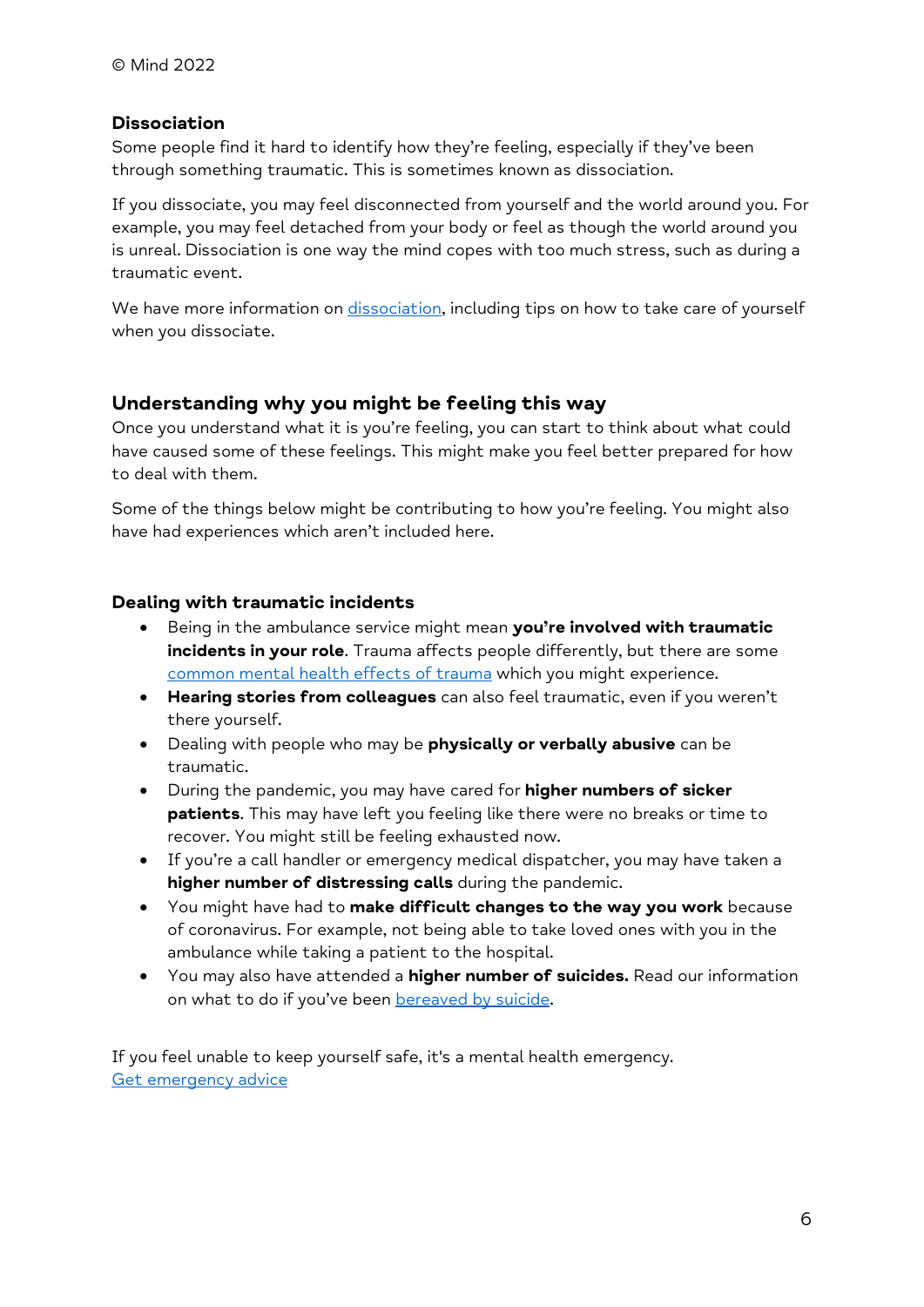## Working patterns

- Shift work, long working hours and working alone can all have an impact on your mental health. They may affect your sleeping patterns or make it harder to create a regular routine.
- **Because of the pandemic, the environment at work** might have changed. For example, you might not have been allowed to gather in groups in break rooms, or there may have been new hygiene measures in place. This might have affected the closeness or friendships you felt with your colleagues. There might still be extra rules in place now.
- During the pandemic, the type of calls you answered, or jobs you attended, might have changed. You may have supported more patients experiencing a mental health crisis, or patients who were calling 999 instead of their GP. Your workload may have gone up.
- You might be experiencing particularly long handover times at hospitals. Demand for ambulance services is really high, which might mean you're travelling further to cover larger areas, and often not finishing on time. This can be exhausting and can make you feel more stressed.

"At work, we are making life changing decisions in more difficult situations than ever before. These decisions are ones we are taking home with us." – Ben, emergency dispatcher

#### Bereavement

Losing someone important to us can be emotionally devastating, and bereavement can have a huge impact on our mental health.

During the pandemic, you may have lost loved ones to coronavirus or other illnesses. You may not have been able to be there for them in the way you would have wanted. You may also have missed out on funerals, or not been able to hold a funeral in the way you imagined.

We have more information on **bereavement**, including places where you can get support.

#### Relationship changes

- Being stressed at work or dealing with difficult jobs can have an *impact on* relationships at home. You might find yourself needing support or wanting to be left alone. Seeing you under so much pressure might affect the people you live with, or the people close to you. We have more information on supporting someone who's in the ambulance service – you might find it helpful to share this with friends or family members.
- You might find it hard to talk about what happens at work with your friends, family, or people you live with. You might want to protect them, or might feel like they won't understand. This can be hard, especially if you feel like you're bottling up what you're thinking about or feeling.
- During the pandemic, you might have wanted extra support or different kinds of support from loved ones. Even though things are going back to how they were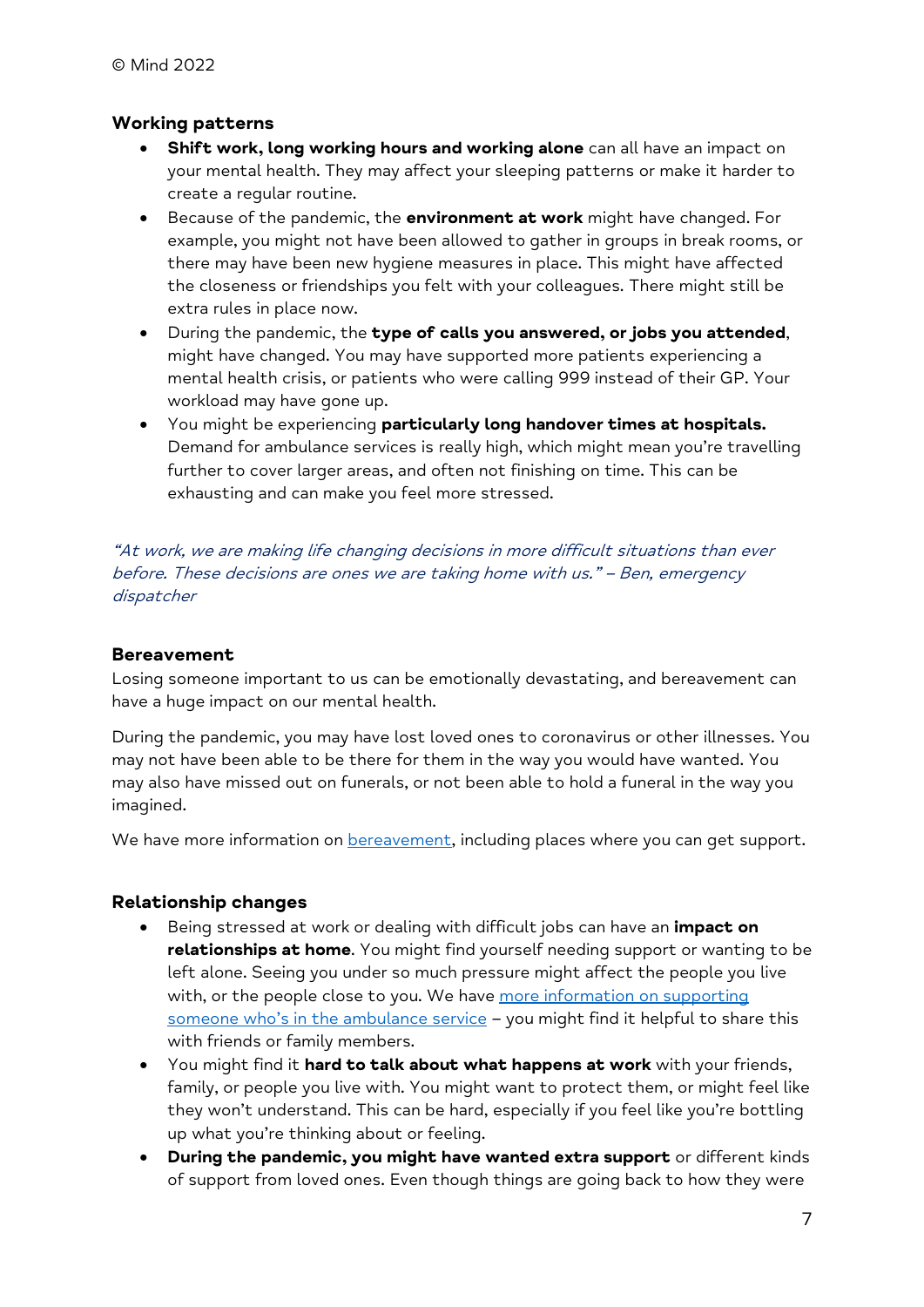before, you might still be feeling the lasting impacts of these relationship changes.

 Not everyone has had the same experiences and reactions to coronavirus, and you may have lost friends, or found relationships have changed, because of your different experiences. It might feel strange if these relationships haven't gone back to the way they were before.

## Missing out on things because of coronavirus

You might have felt like during the pandemic, you were missing out on the rewarding or enjoyable parts of your job. Or, like you weren't getting the ambulance service experience you were expecting. You might still feel like this, and you might feel like you've lost the love you once had for the job.

# Hopes and fears

For many of us, the pandemic meant that things we hoped would happen, or looked forward to, suddenly felt less likely. And things we feared would happen might have felt closer to coming true. For example:

- You may have been worried about **staffing levels** before the pandemic, and you may have lost staff during it. You might be worried about losing even more staff now.
- You may have been looking forward to things, like weddings or holidays abroad. These may have been **cancelled or postponed**. The pandemic has made things feel more uncertain for many people, and you might still feel worried about rearranging these plans now.
- If you experience **health anxiety**, the pandemic might have felt especially hard to deal with. You can find out more about health anxiety on the Anxiety UK website.

# Tools and strategies to cope

When it's your job to help others, it can feel hard to take time to look after yourself. But it's important to look after your own wellbeing. Here are some strategies for coping with some of the things you might be feeling.

# Getting back motivation

You don't have to feel motivated all of the time, and many of us have days where we feel less motivated at work and at home. But if you're feeling like you've lost some of the love and enjoyment you once had for your job, you might find these tips helpful.

- Set yourself achievable goals. Try to focus on a completing a small, achievable goal each day. You might find it helpful to break down each goal into smaller goals. If work already feels quite target-focused, try thinking of something which isn't related to work.
- Reward yourself. Once you've completed the goal, reward yourself. It doesn't have to be something big. You could try taking 15 minutes out of your day to do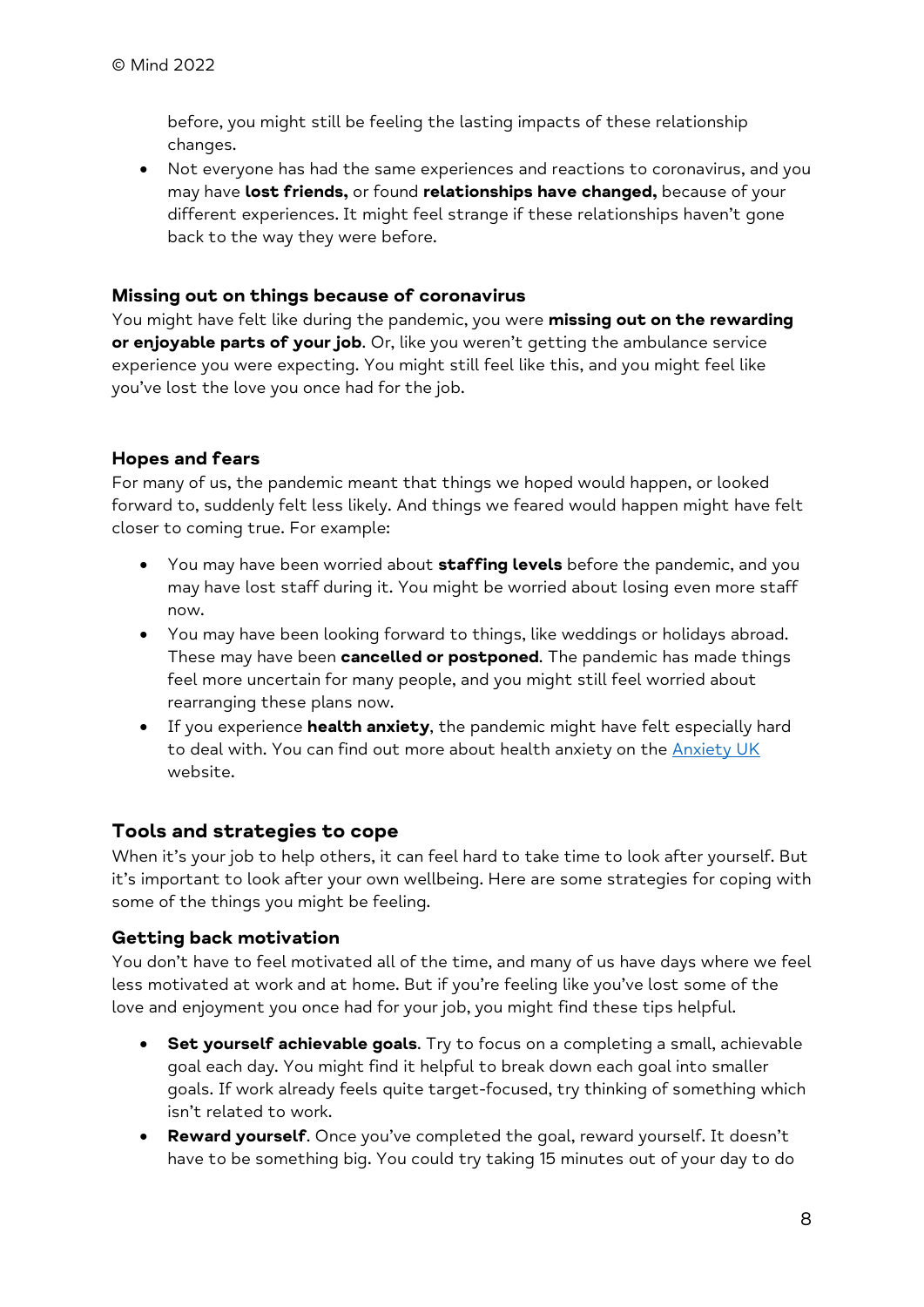something you enjoy. For example, finding time to read a few pages of a book, or taking the dog for a walk.

- **Try to do some physical activity.** Some people find staying active helps them to focus and stay motivated. Exercise can help you feel more energised and responsive, especially if you do a physical role. It can feel hard to get out and do exercise when you're feeling unmotivated, but you could try starting small, and gradually increasing the amount you do. We have more tips on how to start getting active.
- **Try something new.** Introducing new interests and activities in your life can help stimulate the brain, and may help you to feel more focused. You could try making some new recipes for dinner, changing your exercise routine, or finding a new hobby.

# Coping with change

- Take stock of how you're feeling. If you feel able to, set aside some time to think about how you're feeling about work, your home life, and your wellbeing in general. Think about how you're feeling now compared to the middle of the pandemic, and see whether there are differences.
- Focus on the things you can control. It's easy to become overwhelmed by uncertainty, and not knowing what's going to happen in the future. Your role in the ambulance service might also mean you don't know what kind of jobs you'll go to, or the calls you'll take each day. Try to focus on the things that are in your control.
- Have a daily routine. Routine and structure can help to reduce feelings of uncertainty. Think about the day-to-day things that are within your control. Is there anything you could do every day, or every week, to make life feel more consistent? If you work in irregular shift patterns, are there things you could do during your shift days, and during your non-working days, to help separate the two? Try not to feel like your routine must be rigid. Incorporating new things can help you feel motivated and give you things to look forward to.

"The most important thing is to look after yourself as well as others, and to have someone you can talk to about how you are feeling if you need it." – Amanda, peer supporter in the ambulance service

## Dealing with stress

- Tell your manager if you're feeling overburdened. It might be hard talking to your manager about your workload. You might feel like you shouldn't complain if everyone else is also struggling, or like you're just expected to cope. But ignoring the signs of burnout and stress can leave you feeling emotionally and mentally exhausted. Speak to your manager to see whether your workload could be adjusted.
- If your manager is contributing to your feelings of stress, think about who else you could speak to at work. You could try another manager you trust, a colleague, or a staff network.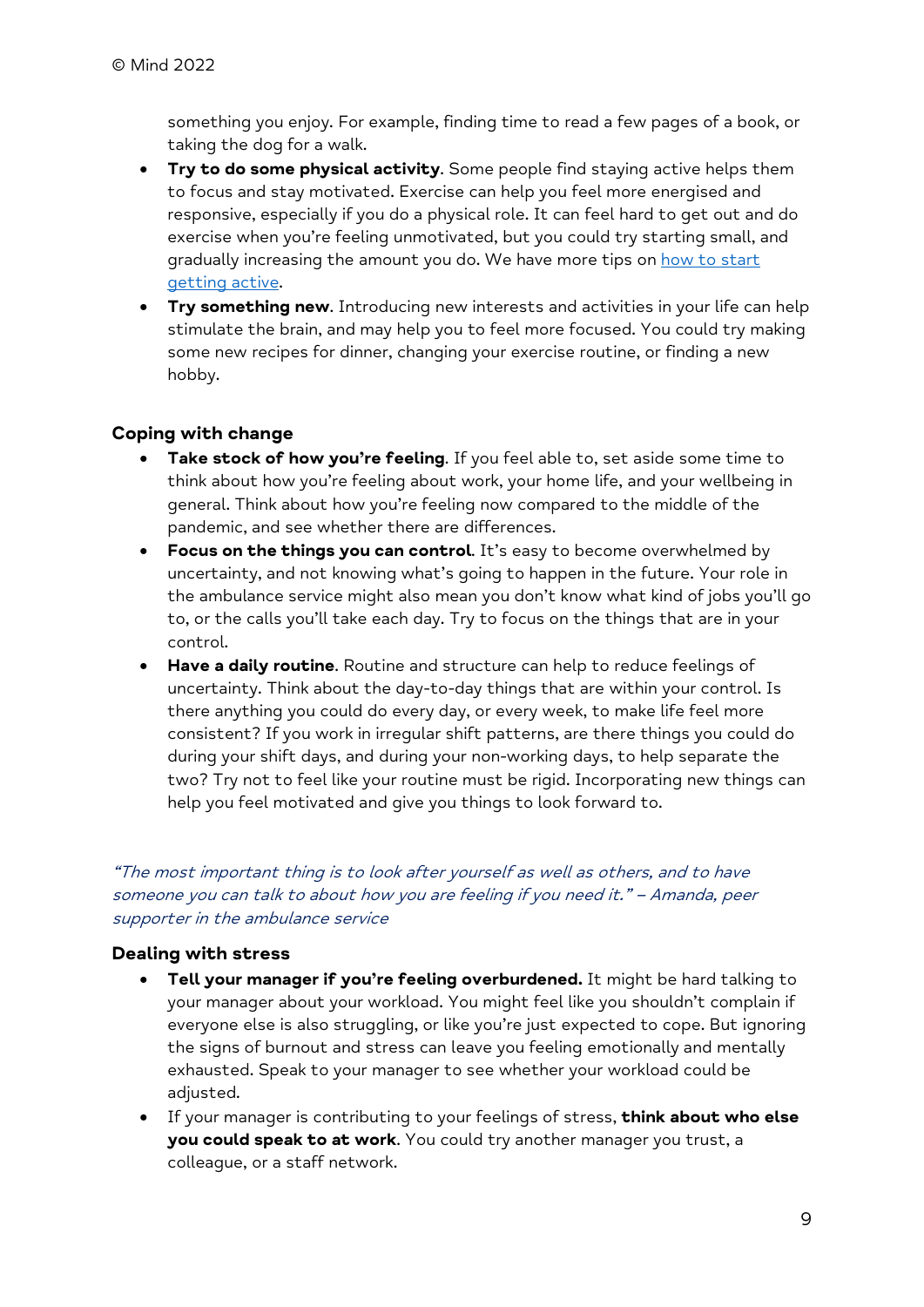- Speak to someone you don't work with. You might prefer to talk about how you're feeling with someone who's not at work, like a friend or family member. It might feel hard speaking to loved ones about the things you deal with at work, and you might feel like you want to protect them from certain things. But remember, you can be in charge of how much you tell them. Read our tips on starting a conversation about mental health with friends and family.
- Take time for yourself. Try to build some time into your day, just for you. Even if this is a five minute walk, or 15 minutes to read a book. Try to make this a priority, but don't be too harsh on yourself if you can't always find the time.
- Try practising mindfulness. Mindfulness can help you to focus on the present. It can also help to clear your head, and make you feel calmer, which might help when dealing with stressful situations.
- Spend some time in nature. Spending time in nature can be good for your mental wellbeing, and has been found to help with specific mental health problems like anxiety and depression. It can also help to reduce feelings of stress. You could find some ways to incorporate nature into your working day. For example driving a more scenic route to work, or having a plant or something which reminds you of nature on your desk. Read our ideas for how to spend time enjoying nature.

We have more information on staying mentally healthy at work, including tips on how to cope with stress.

"Sometimes, when my head has too much going on, music doesn't work for me. I have to lay on my bed and ask Alexa to play some mediation music. Just focusing on your breathing with your eyes closed can really help." – Ben, emergency dispatcher

## Feeling more positive

It's very uncommon to feel positive all of the time, and most of us will have periods where we feel better or worse. But working during the pandemic may have left you feeling worse about yourself, your job, or society in general.

Try to be kind to yourself. Notice when you're thinking negative things about yourself. If you had a difficult shift, are you telling yourself that you should have done better, or that it was your fault when things went wrong? Try to challenge these negative thoughts. Think about the things you did well instead.

You could also take a break from news and social media. During the pandemic especially, it may have felt like all you heard was bad news. Even though coronavirus isn't in the news as much anymore, watching a lot of news or being on social media a lot can still feel overwhelming. You don't have to cut them out completely, but you could limit how much time you spend reading them each day.

You could also try to think of some positive things which are happening in your life, or things you feel grateful for. This could be a good news story you heard, a positive conversation you had with a colleague, or a time you laughed recently. You could write down your positive things and reread them when you're feeling low.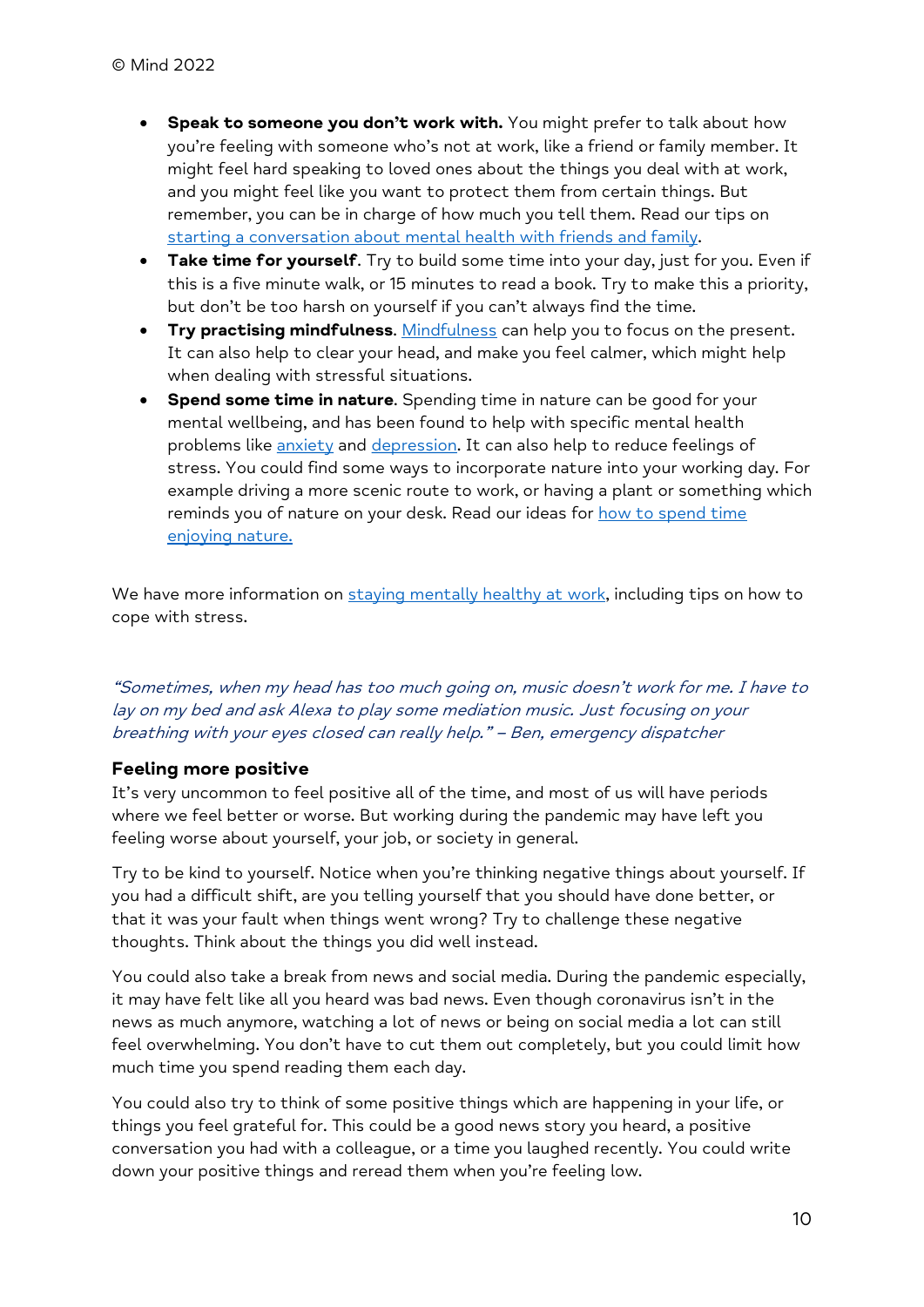#### Peer support in the ambulance service

"If I'm feeling overwhelmed then I take a step back. It helps me refocus and recharge my batteries. I try not to be too hard on myself if I have a bad day, or if I feel I haven't coped as well as I should have." Read Amanda's story

## Thinking about the future

We don't know what will happen in the future. At work, things might have returned to how they were before the pandemic. And there may be some things, like hygiene measures and caseloads, which are still different.

Having some strategies for how you'll cope with things now we've moved out of the pandemic might help with any feelings of uncertainty or worry you might have:

- **Give yourself time to adjust.** Everyone has their own response to the changes coronavirus has caused. It's important to take things at your own pace. Try not to put pressure on yourself to fill up your diary, or to do lots of things now restrictions have lifted.
- Control the things you can. Try to focus on the things you can change, rather than the things that are outside your control.
- Share you worries with someone at work. If you're worried about how work has changed now we're out of the pandemic, try speaking to your manager or someone else you trust at work. Together, you might be able to think of some ways to make working a bit easier.
- Remind yourself that it's OK to feel anxious about the future. We don't know what the future holds, so it's OK if you feel uncertain about it. It's a natural response. You might find it helpful to read our tips for taking care of yourself when you're anxious.

"Talking to my peers has also been a massive help. It helps me realise that what I'm going through is normal, and that many people experience things like this from time to time." – Dan, ambulance service

## **Anniversaries**

You may have experienced lots of big changes to your life during the pandemic. You may have lost loved ones, or missed out on important events. And when the anniversaries of these moments come around, you might find it brings up some difficult feelings.

It can be helpful to take a moment to think about the events that have had a big impact on your life. If you want to, you could plan something on the date of the event's anniversary. You could meet up with other people who were affected. Or, you might prefer to spend some time reflecting on your own. You might find these pages helpful:

- **Cruse Bereavement Care has information on bereavement and coronavirus.**
- Our page of useful contacts for coronavirus has a list of organisations offering bereavement support.
- Read more information on our pages about bereavement and trauma.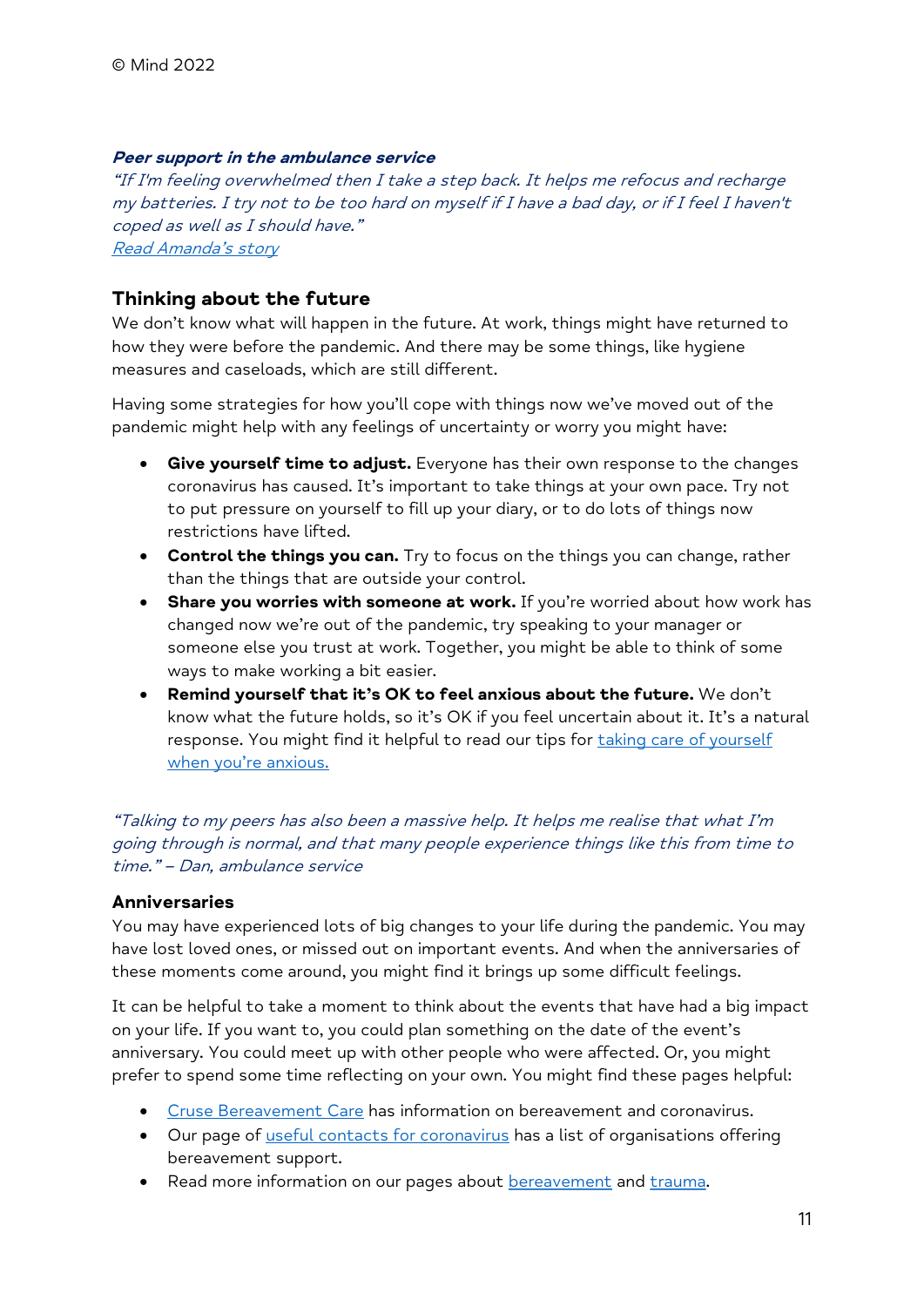# Where to get support

Seeking help for a mental health problem can be a really important step towards getting and staying well, but it can be hard to know how to start or where to turn to. There are many resources, services and organisations which offer mental health support for people in the ambulance service.

#### Stigma in the ambulance service

We know it can be difficult to reach out for help at work, especially when so much of your job is spent helping others. It can feel like there's a stigma in the ambulance service, where you feel you have to put on a brave face and not admit that you're struggling. Some people have told us they feel like they've 'failed' when they admit how much their work has affected their mental health.

It's always OK to ask for help. Reaching out could help you to get the support you need to feel better. And if you don't feel comfortable speaking to someone at work, there are other organisations which might be able to help.

If you're a line manager, think about how you could encourage your team members to come to you if they need to talk. You might find it helpful to read our resources on taking care of your staff. This includes information on how to support your team members, and how to create a mentally healthy workplace.

#### When is it OK to get support?

There isn't a specific time for when you're supposed to get mental health support. It's always OK to seek help, even if you're not sure you're experiencing a specific mental health problem.

You might choose to seek help because:

- You're finding it difficult to cope with your thoughts and feelings
- Your thoughts and feelings are having an impact on your day-to-day life
- You want to know what's available

Read our information on how to seek help for a mental health problem.

#### Challenging stigma in the ambulance service

"In the ambulance service, we like to have this feeling that we're bulletproof, and sometimes you can feel a bit ashamed to admit that there's something wrong with you. But we're humans, not robots."

Read Dan's story

## Support from your workplace

Ask your supervisor, line manager or colleagues if you can access specialist support. Some of the following things may be helpful:

- Trauma Risk Management (TRiM). In some areas, TRiM is facing backlogs because of the pandemic and it may be harder to access than usual. You may be able to access some of the other things in this list instead.
- Critical Incident Stress Debriefing (CISD)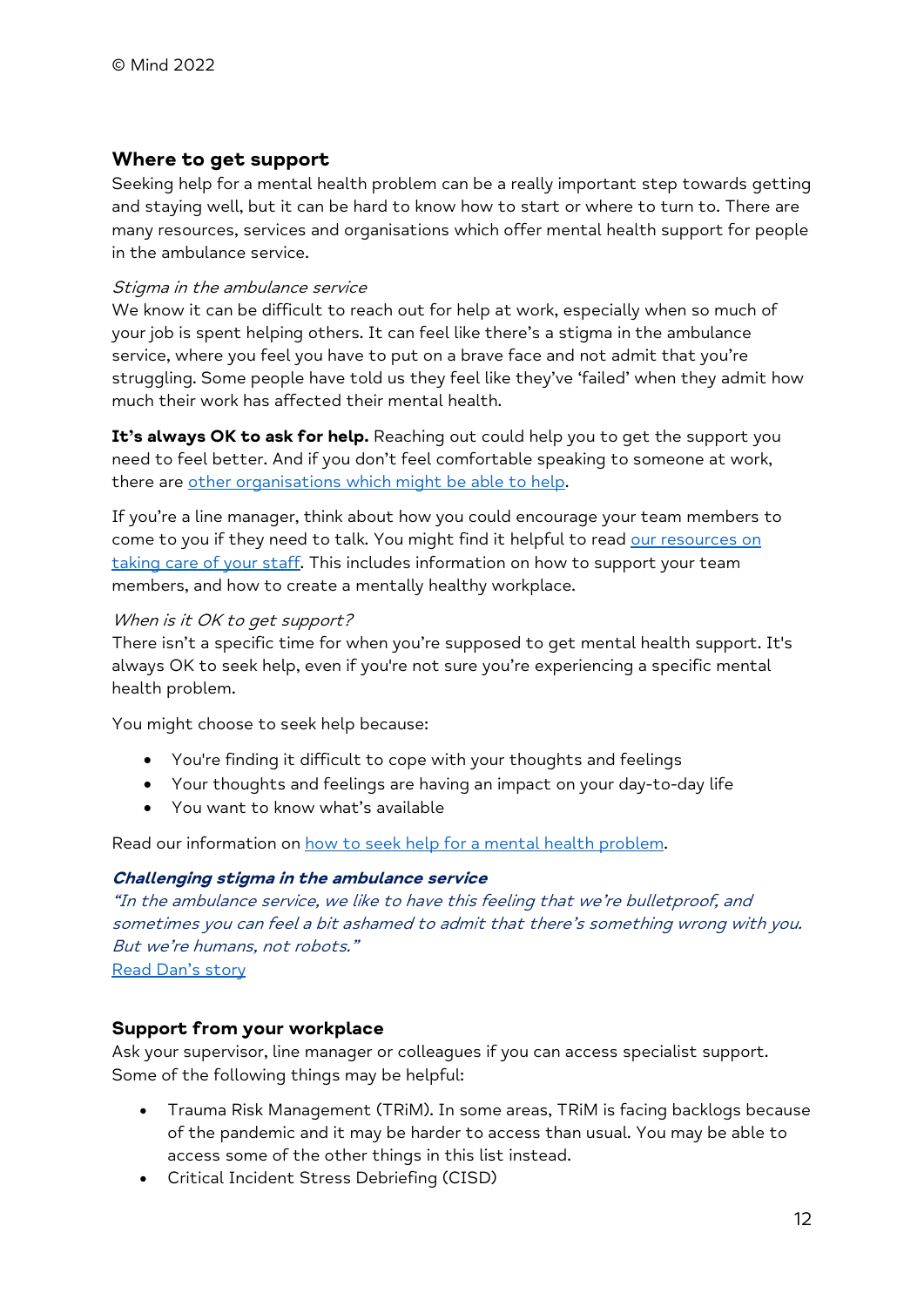- An Employee Assistance Programme (EAP) helpline
- Counselling services
- Going to Schwartz rounds
- Peer support groups, including support groups on social media
- Support from occupational health
- Many NHS trusts have chaplains who you can speak to, whether you're religious or not
- NHS staff mental health and wellbeing hubs

If you're a student paramedic you might be able to access extra support through your course provider. Our student mental health hub has more tips and resources for anyone who is studying.

## Support from organisations

- **Blue Light Together is a website listing a range of help services, websites and** resources about emergency responder mental health, as well as real life stories from people working in the ambulance service.
- The Ambulance Staff Charity offers support for the ambulance community, including bereavement support, physical rehabilitation, financial support and specialist help for trauma or PTSD.
- Head First is a free, online mental wellness resource for people in the ambulance service, created by the NHS.
- First Hand is a free online resource for anyone who's been affected by witnessing a suicide, when they didn't know the person who died. It was created by the charity, Grassroots Suicide Prevention.
- Our resource on how to be mentally healthy at work includes information on staying mentally healthy at work, with suggestions for what you can do if you're experiencing poor mental health.
- We have information on different helplines and listening services if you're in a crisis and need to talk to someone.

Samaritans offer a 24/7 support line. Call 116 123 if you want to talk to someone about how you're feeling at any time.

#### Professional mental health support

When you're struggling to cope and self-care isn't enough, support from a professional can make a difference. This could include:

- Therapy through the NHS
- Medication
- Private therapy
- Support from a charity or community organisation
- Peer support, like a support group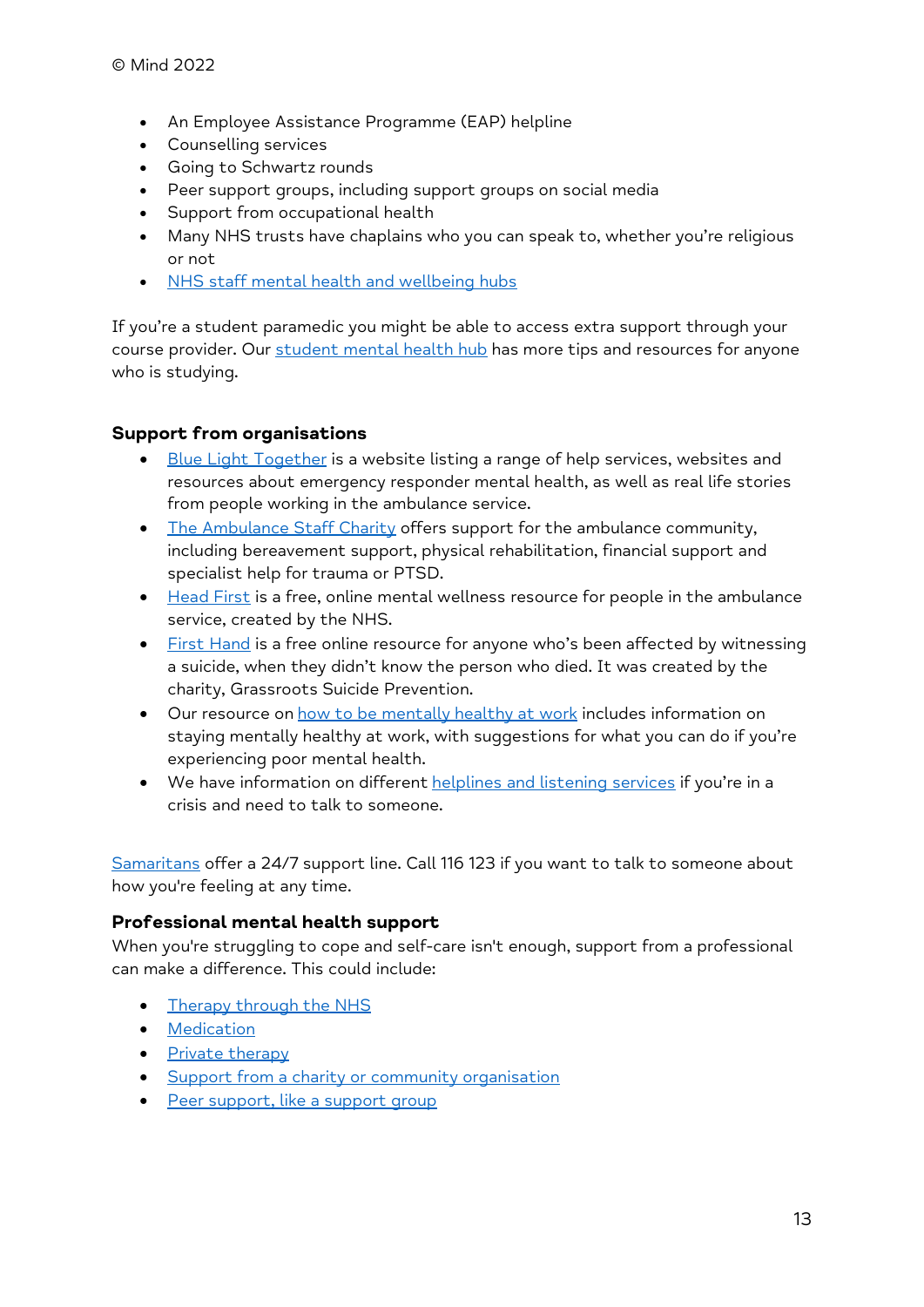#### Mind's services

- Mind's helplines provide information and support by phone and email.
- Local Minds offer face-to-face services across England and Wales. These services include talking therapies, peer support and advocacy.
- Side by Side is our supportive online community for anyone experiencing a mental health problem.

"Talking to my colleague probably saved my life. Having the chance to open up to someone was the beginning of a process that ended with me being correctly diagnosed and treated for the mental health problem I was living with." – Neil, ambulance service

# Supporting someone in the ambulance service

This information is for anyone who wants to support someone in the ambulance service, whether you're a colleague, friend, family member or partner.

Members of the ambulance service deal with a lot in their roles. Supporting patients who are very unwell, working unusual shift patterns, and being in high pressure situations can have a big impact on their mental health. And these pressures have been made even harder since the pandemic.

Having support from the people around us can make a huge difference when we're struggling with our mental health. You might have a friend, family member or partner in the ambulance service. You might be in the service yourself. But you might be unsure of the best way to support your colleague or loved one.

This information has some ideas on how to support someone in the ambulance service with their mental health. There's also information on what to do if you think it's an emergency, and how to look after yourself, too.

## How to support someone with their mental health

It can be difficult to see someone you care about becoming unwell, but you don't need to be an expert on mental health to offer support. Often small, everyday actions can make the biggest difference.

## Show your support

If you know someone has been unwell, don't be afraid to ask how they are. They might want to talk about it, or they might not. But just letting them know they don't have to avoid the issue with you is important. Spending time with the person lets them know you care, and can help you understand what they're going through.

Our 2021 research showed that support from colleagues was an important coping mechanism during the pandemic for ambulance staff, especially for those working on the frontline. People talked about their team as being like a family who they could talk to about anything.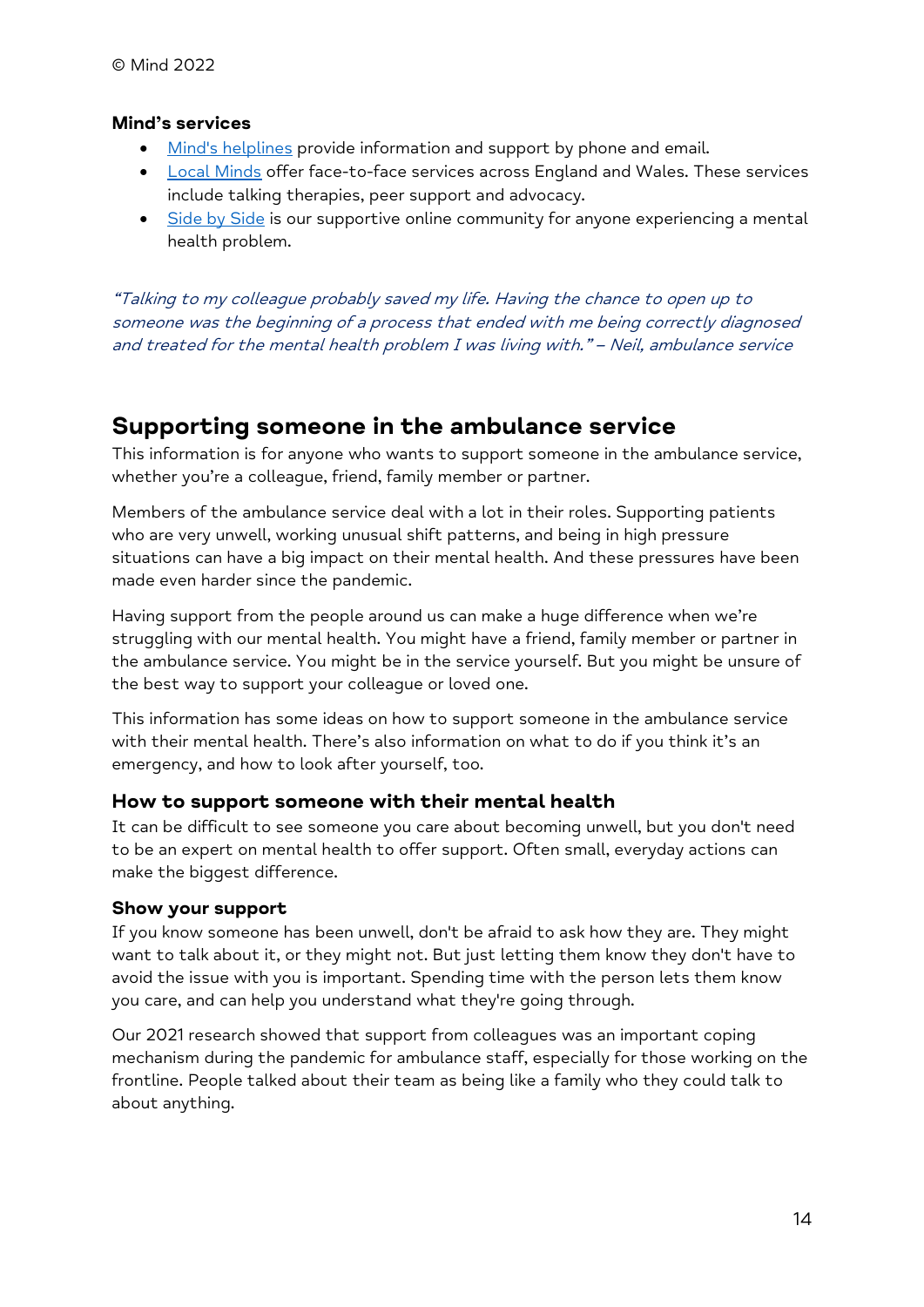# Ask how you can help

Everyone will want support at different times and in different ways, so ask how you can help. And depending on your relationship with the person, there are different things you could do. For example:

- Helping them help keep track of their medication
- Going with them to a doctor's appointment
- Exercising together, if your colleague or loved one wants to be more active
- Going with them if they want to speak to a manager or support service at work

## Be open-minded

Phrases like 'cheer up', 'I'm sure it'll pass' and 'pull yourself together' don't help. Try to be non-judgemental and listen.

# Don't just talk about mental health

Having a mental health problem is just one aspect of the person's life. Most people don't want to be defined by their mental health problem, so keep talking about the things you've always talked about together. If you work with the person, try to involve them in conversations at work like you usually would.

# Show trust and respect

A mental health problem can damage someone's self-esteem. Showing trust and respect with the person can help to rebuild and maintain that sense of self-esteem. Knowing your support is having a positive impact can help you to cope, too.

"I am fortunate to have a supportive family that understand the emergency service life." – Mark, paramedic

# Helping someone to get support

Our 2021 research showed us that emergency responders were more likely to seek advice about their mental health from friends and family, over any other avenue of support. So you can play an important part in helping them to get the support they need.

If your friend, family member or colleague lets you know that they're ready to seek help for their mental health problem, here are some things you can do to support them:

- Listen. Simply giving someone space to talk, and listening to how they're feeling, can help. If they're finding it too difficult right now, let them know you're there when they're ready.
- Offer reassurance. Seeking help can feel lonely, and sometimes scary. You can reassure them by letting them know they're not alone, and that you're there to help.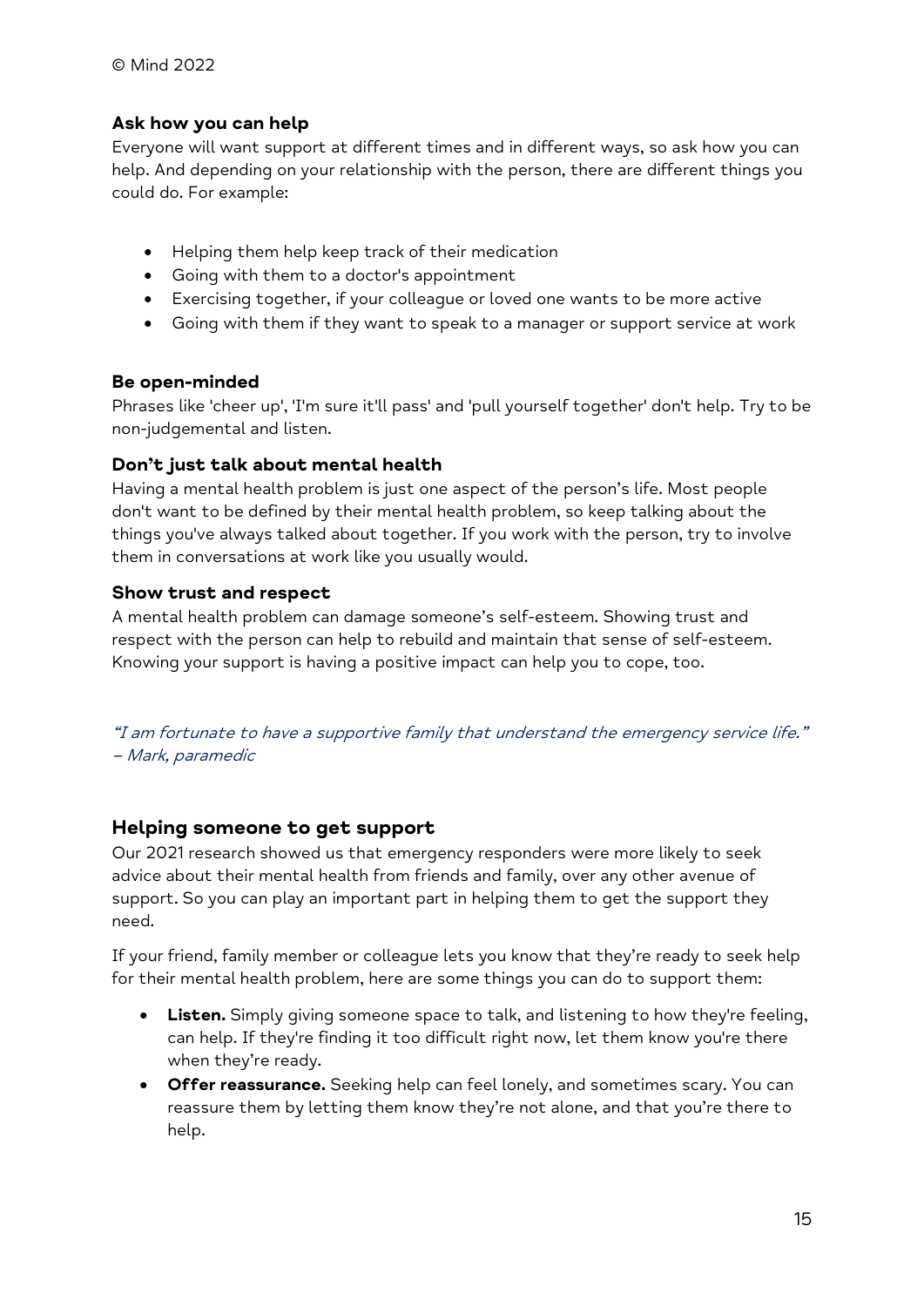- **Stay calm.** Even though it might be upsetting to hear that someone you care about is distressed, try to stay calm. This will help the person feel calmer too, and show them that they can talk openly without upsetting you.
- **Be patient.** You might want to know more details about their thoughts and feelings, or want them to get help immediately. But it's important to let them set the pace for seeking support themselves.
- **Try not to make assumptions.** Your perspective might be useful to the person, but try not to assume that you know what's caused their feelings, or what will help.
- Keep social contact. Part of the support you offer could be to keep things as normal as possible. You could involve the person in social events at work, or talk about other parts of your lives.
- Look for information that might be helpful. When someone is seeking help they may feel worried about making the right choice, or feel that they have no control over their situation. There's tailored mental health information for people in the emergency services on **Blue Light Together**, including information on organisations which can offer support.
- Go to appointments with them, if they want you to even just being there in the waiting room can help someone feel reassured. If you work together, you could go with them when they speak to occupational health or their manager.
- Learn more about the problem they experience, to help you think about other ways you could support them. Our website has lots of information about different types of mental health problems, including pages on what friends and family can do to help.

# "If things do not get better, then I ask my blue light colleagues to seek some support from work or from a colleague." – Ben, emergency dispatcher

# What if they don't want my help?

If you feel that someone you care about is clearly struggling but can't or won't reach out for help, and won't accept any help you offer, it's understandable to feel frustrated, distressed and powerless. But it's important to accept that they're an individual, and there are always limits to what you can do to support someone else.

You can:

- Be patient. You won't always know the full story, and there may be reasons why they're finding it difficult to ask for help.
- Offer emotional support and reassurance. Let them know you care about them and you'll be there if they change their mind.
- Let them know how to seek help when they're ready. For example, you could show them our pages on talking to your GP and what might happen at the appointment.
- Look after yourself and make sure you don't become unwell yourself.

You can't: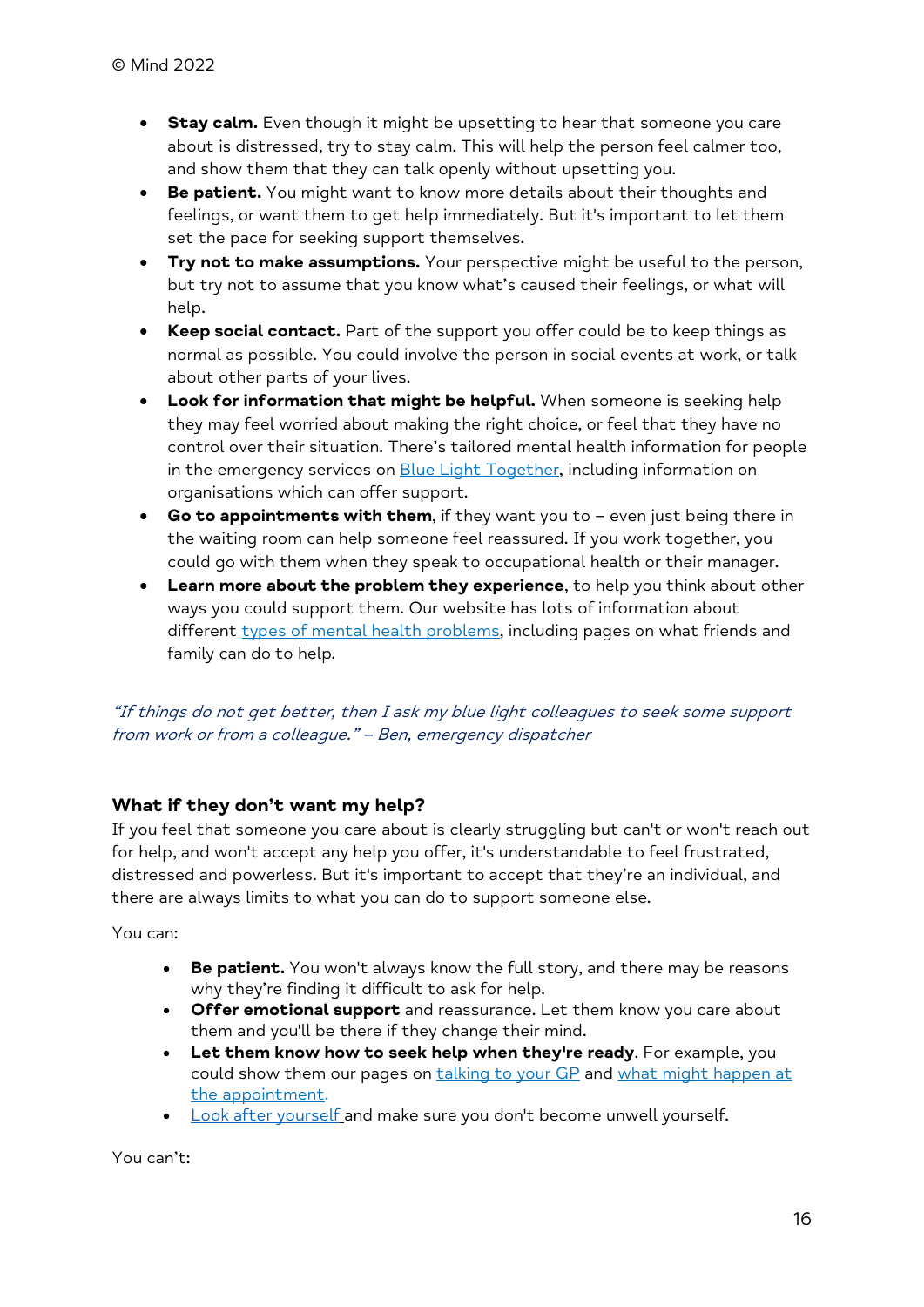- **Force someone to talk to you.** It can take time for someone to feel able to talk openly. Putting pressure on them might make them feel less comfortable telling you about their experiences.
- Force someone to get help (if they're over 18, and it's not an emergency situation). As adults, we're all ultimately responsible for making our own decisions. This includes when – or if – we choose to seek help when we're unwell.
- See a doctor for someone else. A doctor might give you general information about symptoms or diagnoses, but they won't be able to share any specific advice or details about someone else without their agreement.

Our 2021 research showed us that there are still barriers stopping emergency responders from seeking support, like worrying the issue isn't serious enough, or worrying about the stigma of seeking support. You can reassure the person by letting them know that it's always OK to seek help – and often, this will be the best way to help them get better.

# What to do if it's an emergency

There may be times when the person needs help more urgently, such as if they:

- Have harmed themselves and need medical attention
- Are having suicidal feelings, and feel they may act on them
- Are putting themselves or someone else at immediate, serious risk of harm

#### Read what to do in an emergency.

## How to look after yourself

Supporting someone else can be challenging. Making sure that you look after your own wellbeing can mean that you have the energy, time and distance to help someone else.

- $\bullet$  Take a break when you need it. If you're feeling overwhelmed by supporting someone or it's taking up a lot of time or energy, taking some time for yourself can help you feel refreshed.
- If you're working in the ambulance service too, you might be facing your own pressures. Make sure you're focusing on yourself, not just the other person.
- Talk to someone you trust about how you're feeling. You may want to be careful about how much information you share about the person you're supporting, but talking about your own feelings to a friend can help you feel supported too.
- $\bullet$  Set boundaries and be realistic about what you can do. Your support is really valuable, but it's up to the person to seek support for themselves. Remember that small, simple things can help, and that just being there for them is probably helping a lot.
- Share your caring role with others, if you can. It's often easier to support someone if you're not doing it alone.

For more ideas about how to keep yourself well, see our pages on:

• Coping when supporting someone else